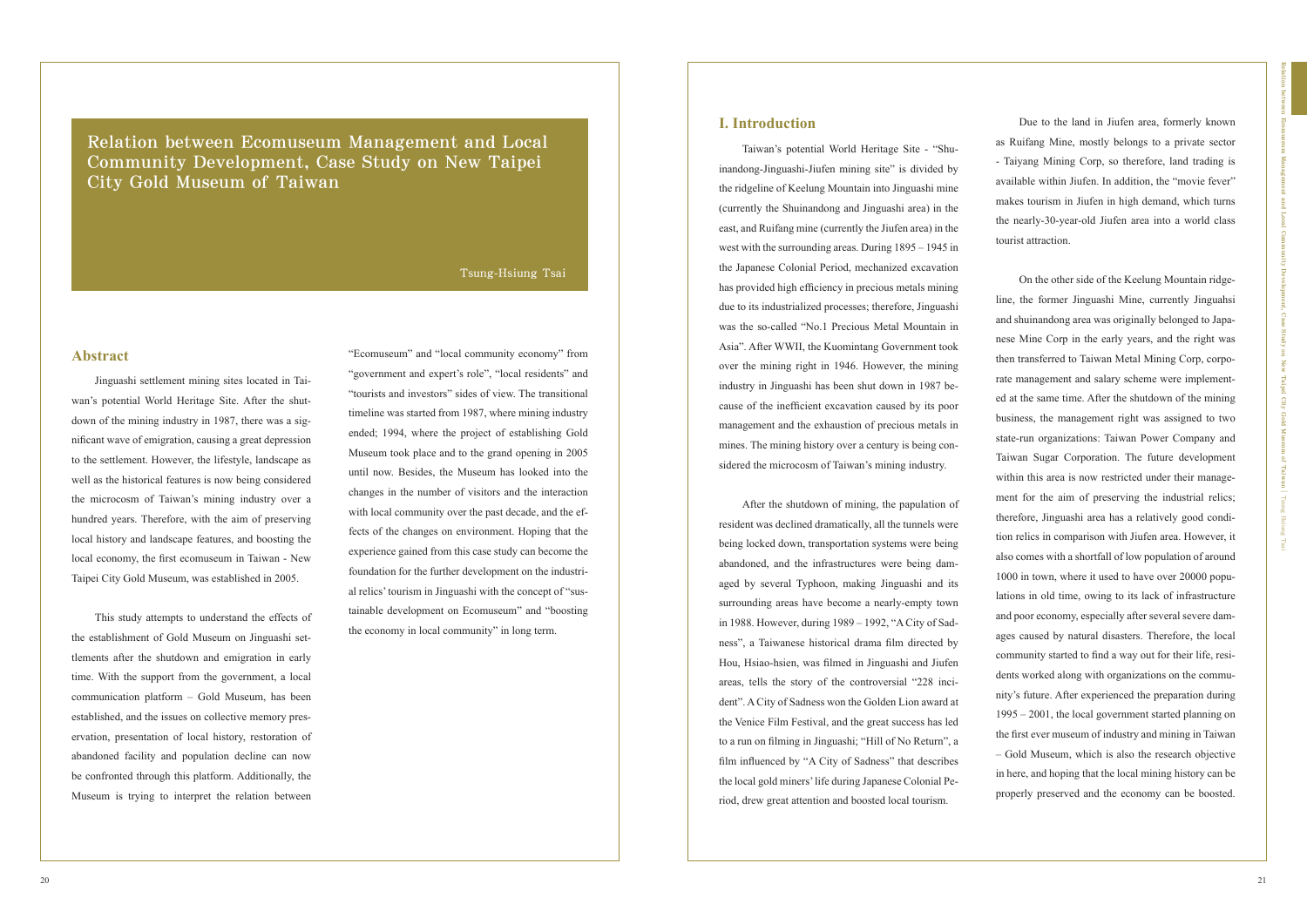Additionally, due to the fact that all the facilities those were built over a hundred years ago such as factories, tunnels and the sites of open-cut mining, and the sites of amenities such as Japanese shrine, canals, transportation and convenience store are properly preserved, Jinguashi has been registered to the list of "Taiwan's Potential World Heritage Site" in 2002.

The research objective started the renovation in 2001, and has been opening to the public since 2005 for almost 10 years, and this case study is on government, community relations and devolution issues from "government and expert's role" and "museum and community relations" sides of view.

## **II. Research Approach and Documents Review**

2.1 Research Approaches

The research set the Taiwan's first ecomuseum "Gold Museum of New Taipei City" up as research objective, trying to understand how does Gold Museum changes Jinguashi mining settlement since its existence, and the government's role as a communication platform for local community and tourists.

(1) Documents Analysis:

1. Collect research and case study related to "Industrial Relics" and "Ecomuseum" from around the world, and try to comprehend the situation and case study in France, UK and USA in comparison with the case of Gold Museum.

2. Focus on analyzing the research objective's historical documents, related government's regulations, Museum's publications and news clippings, in order to study the decline of mining, formation of the settlements and the history of local residents; from historical changes and policy planning phases explain the tourism development of mining relics in Jinguashi.

(2) Field Investigation: In-depth interview: Targeting at residents' daily life, people's thought about the Museum and the development of tourism industry. Interviewees include Chief of Village, opinion leaders, local development associations, cultural work teams, government officials, elected representatives, architects, members of staff in Gold Museum, owner of hotels and restaurants, and local artists. The aim is to comprehend the communication of Gold Museum with local.

(3) Questionnaire Survey: Mainly based on the analysis on the questionnaire for tourists in 2013 (1050 valid questionnaires/ year). "Tourists' behavior" is a closed questionnaire that gathers and analyzes visitors experience at Gold Museum.

#### 2.2 Documents Review

When looking back at researches on ecomuseum and industrial heritages, industrial heritage is generally to be considered important tourism resources; however, inappropriate management will leads to its exhaustion eventually (Peil, 2005). Furthermore, the plan would not be achieved, if the recognition from local people could not be obtained. Hence, the vitalization of the industrial heritages should not only be focusing on its economic value, but also on its cultural phase; by obtaining local people's recognition and participation on the project makes it sustainable (Lowenthal, 1998).

Apart from relying on the rapid transition in the tourism industry to keep the Heritage alive, the vision of being listed on World Heritage Site is equally important; local residents' outlook on life and the core value of environment preservation should also be concerned. On top of the plans on preservation, creating an overall management mechanism with plan is needed (Jimura, 2011).

In the 1970s in Europe, the development of "ecomusem" was trying to run museum in a way of combining industrial heritages and landscapes in order to maintain local economy level and the sustainability of local culture. In the last 40 years, the implementation of this idea has created around 300 ecomuseums at the peak time. However, due to the reasons of improper exploitation, financial issues and local community's unwillingness to cooperate, the museums were forced to shut down, only less than a hundred of them remained today(Qu, 2005). It can be seen that the idea of "combining ecomuseum with local community to develop regional tourism" still needs a breakthrough in reality.

## **III. Background and History of Museum**

#### 3.1 Timeline 1890 – 1987

The start of gold mining in this region can be traced back to 1890, where gold sands were accidentally found in the river, then it was Xiaojingua outcrop in Jiufen came after, and finally the Dajingua outcrop in Jinguashi; furthermore, the large scale excavation was started during Japanese Colonial Period in 1895. In 1945, after the surrender of Japan at the end of WWII, the KMT government took over all the factories and facilities in Jinguashi; "Taiwan Preparatory Office of the

Bureau of Gold and Copper Mines" was established in 1946; the company was reorganized and "Taiwan Metal Mining Corp" (Taijin Company for short) was formed in 1955; In 1981, Li-Le Copper Refinery was built near Shuinandong by Taijin Company to increase the productivity of mine processing. However, Taijin Company was unable to repay their debit owing to the significant price fall in copper in 1987; it has been shut down eventually. The lands and factories have been sold to Taiwan Power Company and Taisuger Company for debt redemption, and the gold mining industry for nearly a hundred years in Jinguashi has come to an end.

### 3.2 Turnaround and Planning Phase 1987– 2000

In 1987, the movie "A City of Sadness" was shot in Jiufen and Jinguashi areas and has won the Golden Lion award at the Venice Film Festival. The great success of the film led to a series of filming of movies, dramas and TV commercials in Jiufen; it also boosted the local tourism industry at the same time. However, historical issues have restricted the land development and trade; residents only own the superficies that comes with restriction on building modification, making housing trade and development even more difficult. Therefore, industrial relics seem to be one of the few attractions for Jiufen's tourists, and people in here can only rely on retailing and hotel business to keep the local economy alive, which makes the scale of emigration and living environment go from bad to worse. In the early days of the Museum, the local government hired experts for establishing local resident workstation to induce the people participating in environmental investigation of buildings, holding community party and doing environmental education. On top of that,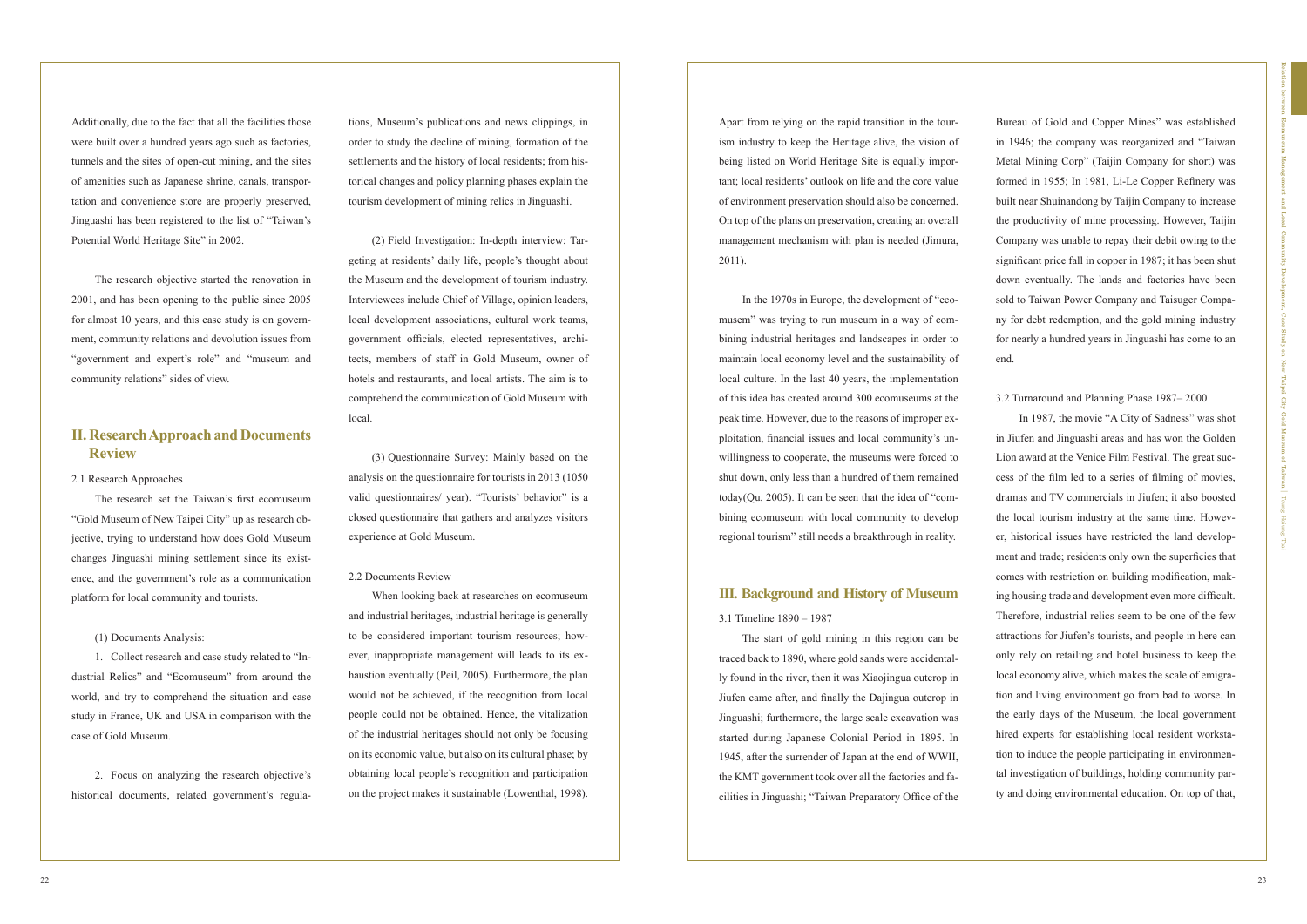the government finished off the exemplary model of beautification by subsidizing the community.

In 1995 – 2001, the blueprint of "Jinguashi Living Museun" was drawn which is based on the three major routes: exemplary models of landscapes were being linked up successively. Local hotels and backpackers' mining exploration tours have been put in

Route 1: The Mining Trail: Jinguashi Bus Station, The House of Mike Kikujiro, Japanese Residential Areas, Prince Chalet, Benshan No.5 Tunnel and Gold Building. The route is mainly form by the gold mine, administrative facilities and mining machineries, Japanese Residence as the tourists' main directions.

Route 2: Environmental and Educational Trail of Community: Jinguashi Bus Station, Shogakko (Shihyu High School), Zhongshan Hall (Movie Theater), Central Shop, Sanliecuo, Copper Refinery, Public School (Guashan Elementary School) and residents living paths. The route is featured by community's life, school life, streets and alleys that provided communication to the miners in the early days, and no to forget local hotels, kids' leisure, environmental heritages and education.

Route 3: Old High Street Living Trail: Prince Chalet, Hospital Site, Qitang Old Street, WWII POW, Cyuanji Temple, Old High Street. Main Street for leisure trades that linked up with Japanese Residential Areas and Taiwanese miners' living areas, providing tourists with retailing and dining.

3.3 Preparations, Planning and Investments of the Museum during 2001 – 2005

Based on foundation that has been built on the three touring routes mentioned above, the government collaborated with local residents and professionals as a team has decided to establish a museum of mining relics following the core concept of "ecomuseum". Beyond that, signing a "Gold Ecological Park Tripartite Cooperation Developmental Letter of Intent" with the landlords (Taisuger and Taipower) was the next step, hoping that the restriction on the usage of lands can be lifted, and the mining industry can be restructured into tourism industry.

During the preparation phase, in consideration of the resources of finance and the sustainability of management, the local government has established "Museum Preparatory Work Team" that following British Scholar Conybeare's theory. In the beginning of the investment, the government was mainly aiming at the repairs and maintenance of the core facilities. Moving onto the mid to long term period, foreign funds were brought in to invest on building hotels, restaurants and other commercial facilities. This is how Jinguashi's vitalization could be operated by attracting financial resources from private sectors instead of by government funding. In the beginning, the planning was being divided into two phases:

Phase I: Aiming at developing the core area, where the old mining trails located, during  $2001 - 2005$ invested by the government. The areas mainly provided infrastructures of administration, education and exhibition facilities, and have been done and opened in 2005.

The core area is now formed by seven exhibition halls, and the objections of the maintenance and operations can be divided into the following three catalogues:

(1) Recovering the architectures' original look in Japanese Colonial Period, and building up the ambience in the old days.

(2) Keeping architectures' appearance, renovating their interior to give the building new functions.

(3) The architectures, facilities and relics those were under the protection of Cultural Heritage Protection Act within the area.

Phase II: Outsourcing the old high streets and alleys with its surrounding areas, and hoping to boost private sectors' investment by BOT the following facilities:

Restaurants, Hotels, Art Studios, Gift Shops, Transportations and Leisure. The plan was to start recruitment in 2007, 2 years of construction period and 20 years of concession. Hoping that this could fulfill the commercial demands of tourists attracted by the facilities built in Phase I.

# **IV. Significant Changes and Operational Adjustments After the Open of the Museum during 2005 – 2013**

4.1 The Failure and Changes of the Phase II of BOT project

After accomplishing the development in Phase I in 2005, the Museum started the recruiting project of

"Private Phase I Sectors' Participation and Phase II of BOT development plans" in Phase II, which including Japanese Hotel with 132 rooms, 3 featured restaurants and 1 featured shop( 20 years of concession). However, after been through several times of unsold, the Phase II project was terminated. In the meantime, the Museum has opened ancillary facilities to the public, which means the local residents now can provide retail shops and hotels services to tourist in the community; therefore, the old high street started to have foreigner and returner running small business in town since then.

To sum up the causes of failure in recruiting project are as followed: (1) Market in recession, and building costs were high; (2) The lands are for mining industry-specific, which increased the uncertainty of the investments; (3) The inconvenience of the communication increased the risks of the investments; (4) Scattered distribution of local hotels increased the operational costs; (5) Large-scale investments from foreigners were unable to energize the unused facilities, and the new construction mode leads to a concern of changing the original look of the Jinguashi settlement; (6) The business projects were collided with the existing local hotel and retailing business, it leads to a concern of foreigners competing with the local people, and the protest by residents increased the level of risk of the investments.

Therefore, the pre-developed lands in the project of Phase II have been transferred to the Museum, and the lands are now fully managed by the Museum. The Museum runs an art studio by itself, and, on top of that, it outsources a small portion of shops to local residents for them to start up business like restaurants and gift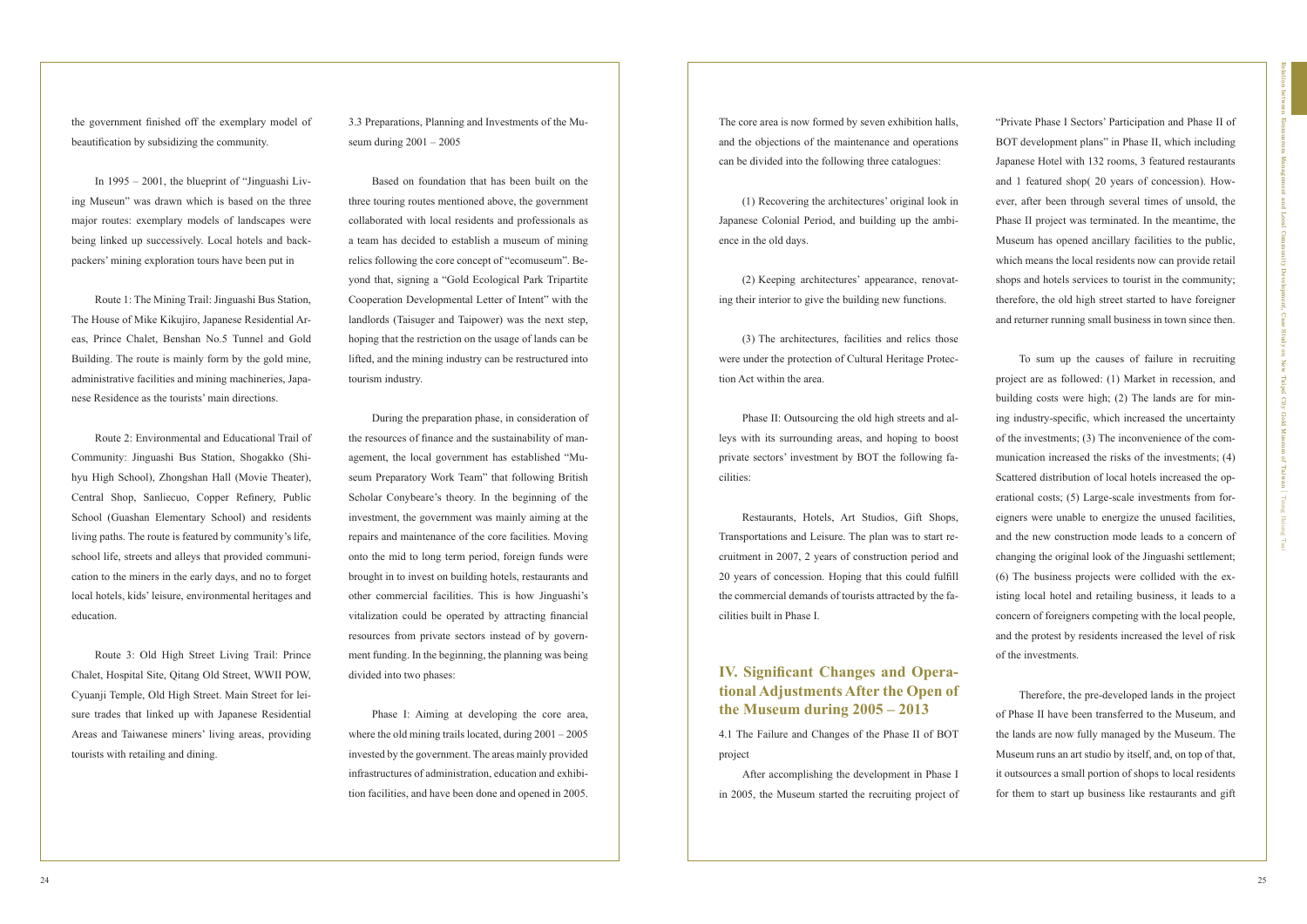shops. Furthermore, the aged and collapsed Two-Jointed Japanese Residence was undergoing maintenance of "repair the old as old" in 2011, and soon after it became a residence for international artists-in-residence to stay and create their artwork, giving them chances to interact with tourist and local people, and also avoiding the Museum to compete against the local business at the same time.

The Museum was firstly trying to imply Conybeare's theory of attracting large amount of tourists and recruiting private sectors' investment in the phased development experience. Nevertheless, in our case study, the implementation of Conybeare's theory raised the intensity between the government and community, which making the communication with local more difficult; on the other hand, in the later period of the development, the Museum collaborated with local community by small OT. Both small investment from foreigners and returners in this case study looked similar to French ecomuseum theory, where the Museum collaborates with local residents and grow the local economy in 2 phased developments.

4.2 Changes in the Museum's Management and Admission

In early 2005, there was an admission fee for visitors and the visitors' access was under restriction. In 2008, in respond to the preparatory of Taipei County's administrative status upgrade (Taipei County's status has upgraded and renamed to New Taipei City in 2011), admission fee on all museums within Taipei County were being canceled. Therefore, the Museum no longer needed to control visitors' access, and the old community living spaces is now free to everyone.

The neighborhood can freely access to the entire main and sub stream lines within the Museum, and retailing and restaurant business are benefit from it. On top of that, the boundary between the Museum and community faded away, the neighborhood renovated their property matching the architectural features of Gold Museum to attract tourists, which making the Museum seems to blend into the surrounding scenery.

Owing to the above changes, the Museum needs to be facing customer complaint, and dealing with the maintenance of interface and the pavement, signs, interpretative signs and street furniture within the settlement. Moreover, the Museum is also dedicating in working with the community on celebrating the traditional festivals: Welcoming Mazu, Guangong Festival, Green Grass Ceremony and etc.; holding theme exhibition, publishing traveling guidebook and filming micro movie with local people. This is how Gold Museum promotes the Museum and mining settlements as a whole, and the community has gradually become the commercial facilities that the Museum demanded.

As the changes have benefited the neighborhood, the relationship between the Museum and the community has been improved, or we shall say that there is some real partnership between them. The core area of the Museum has overlapped with the living area of the local community, and the tourists flowed in the streets and alleys; even though there was a concern about privacy being invaded by the tourists, the benefits of small-scaled tourism economy have given neighborhood and investors imaginations about the approaches of stimulating the economy of local settlements.

4.3 The Effects of the Changes in the Architectural Languages of the Museum on the Community Environment

During the early period of hardware improving project, the Museum was trying to repair the old as old, making the settlement back to what it was look like at the peak time of mining industry in Japanese Colonial Period. As the numbers of visitors were increasing steadily during 2008 – 2013, more and more residents have contributed in the renovation of their property; more and more mid and small-sized foreign investors willing to put their money in renting and buying superficies those unused facilities and old houses to renovate them. However, the lands in Jinguashi were in the Limited Construction Area under the restriction of "Mining Purposes Only" Policy, so the residents expanded and renovated their house slowly, and they also built their houses by imitating the Japanese-styled sloping roof (generally, light-gauge steel framed roof or asphalt felt roof were most likely to be seen in consideration of the costs). During renovation, large-scaled construction and RC, glasses, modern material should be avoided to ensure the integrity of the community, or forced removals policy will be executed by the government. This is why the Museum and the community are always dedicating in keeping black roofs, small-scale and wood-like construction as the core of the language of architecture in Jinguashi. The boundaries between the Museum and community are vague in the eyes of tourist, the territory of the Museum seemed to become bigger, and the language of architecture in the Museum can now be found in the neighborhood. These kinds of imitations on house renovation finished by the residents have changed the unwritten rule of how the exterior style of the architecture should be looked like in

local community.

4.4 The Changes in the Exhibition and the Policy of Collection

In 2005 – 2008, the Museum was focusing on the business establishing in the core area of it, and its spirit of the exhibition was mainly aiming at the expert-oriented presentation of the history of mining settlements. As the relationship between the Museum and community are getting better in recent year, connection with the local has become another topic for the Museum. "Gold Mine Hiking" is an activity that has been holding by the Museum for years. The local experts and volunteers lead the tourists to explore the nature way of life, mining scene, the living story of local people and themed religious ceremony (Welcoming Mazu, Guangong Festival and Green Grass Ceremony). In addition, the Museum also promotes the local traditions, surroundings features and stories, by filming the interaction between tourist and residents within the streets, hotels and other living areas. The Museum is hoping that the people and the community themselves could become a permanent exhibition.

For example, the Museum collaborated with the community in holding a "Sweets and Desserts Competition", and the Champion has the privilege of setting up the "Mountain Peak Tofu Pudding" booth beside the Benshan No. 5 Tunnel. Tourists can taste the traditional sweets that miners usually have before they enter the mine to work, and can experience the atmosphere at the very place, the booth itself is just like a permanent exhibition. As the new idea of exhibition has thought outside the box, the collection of the Museum also have been changed from mining machineries, tools and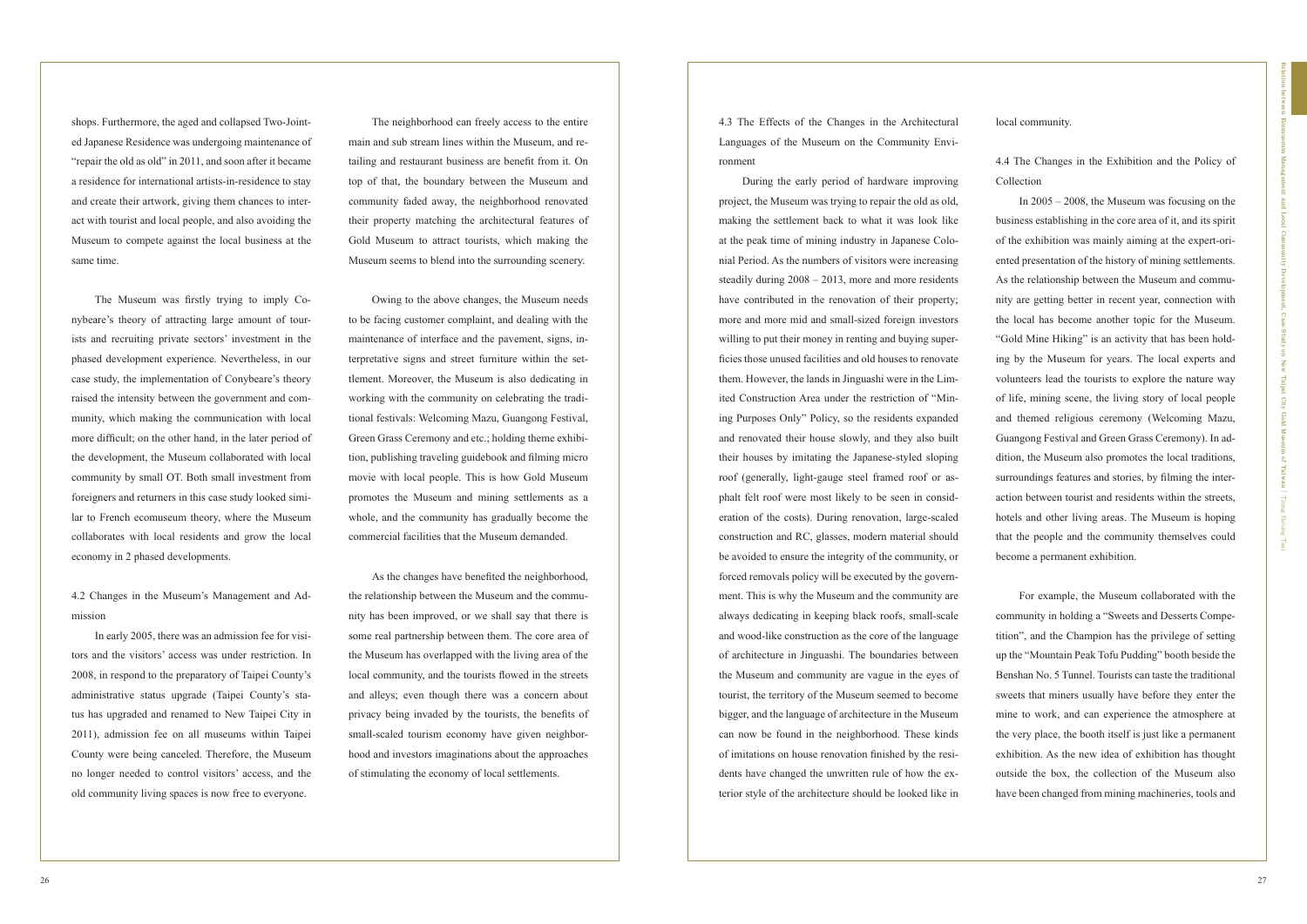precious metal crafts to oral histories, documentaries, videos, books, living appliances, cultural and historical documents and etc.

## 4.5 The Changes and Trends of the Visitors to the Museum

In  $2011 - 2013$ , the Museum has started a few permanent exhibitions in collaboration with the local community and its resources:

To sum up the data of the visitor numbers in the recent 9 years (see table 1.), it illustrated that the numbers of visitors were declining steadily in the first 4 years. The reason of this was due to lack of related facilities, and the negative effects caused by poor relationship between the Museum and local community. However, after the failure of BOT recruiting project in the Phase II in 2008, the Museum canceled the admission fee and removed the restriction on the steam lines within the Museum. Soon after since 2009, the numbers of visitors have positive growths of 31%, 17%, 13%, 7%, and 7% each year accordingly, and the number of visitors has reached the peak of 1.339 million in 2013. The reason for the slow increase in the last few years was because of the traffic tolerance in Jinguashi has reached its limit, and the communication in surrounding areas is poor. Before there is any improvement on this issue, the number of visitors will still be barred.

4.6 The Activities and Events Held by the Museum and the Community

#### 4.6.1 Gold Mine Hiking

The Museum in this case study is located in a suburban area, which leads to a high demission rate on the public servants who have been assigned to the Museum, causing difficulties in accumulating work experience and passing the experience down to the successors. Therefore, how to recruit volunteers and part-time tour guides with the help of the local community has become a topic for the Museum from aspects of human resource. "Gold Mine Hiking" is one of the theme activities that were prepared by the Museum together with the volunteer. The tourists have to finish their application process a week in advanced to the hiking day, and they will be guided by the volunteers, who are well-trained by the Museum, to hike the gold mine. There will be an introduction before started, and the tourists will receive tools for playing a one-day mountain cleaner, helping the gold mine and settlements' environment for good. Afterwards, the tourists will be provided with cups of tea in local household, enjoying the atmosphere of the local hotels. By the end of the event, the garbage collected by the participants can be traded in for a miner lunch box in return for their efforts.

#### 4.6.2 Bonding by Destiny, Visiting Jinguashi Shrine

The Museum works with the largest religious center "Cyuanji on the Guangong Festival, due to the risks of mining in early days, there was a tradition

among miners that blood bothers should look after each other's family; therefore, the community will hold a "feast of blood brotherhood" each year on the birthday of Guangong, and it has become a reunion day for local people and the people who left their hometown for work. Additionally, because of the fact that the feasts are always taking place in the summer vacation every year, the Museum will conduct an event of "Bonding by Destiny, Visiting Jinguashi Shrine" with the community. This event encourages people to invite their schoolmates, friends, sisters, fans and student unions to visit Jinguashi Shrine. The Museum provides group souvenir photos to participants, which is taken at the Shrine, plus a certificate of this special achievement. The event responds to the spirit of Guangong Festival held by the community. Moreover, the Museum arouses participants to join "Feast of Blood Brotherhood" one day ahead and stay in local hotels for a night. In the following day, visit the Shrine together and leave a memorable picture at the end of the event, witnessing the long lasting friendship.

## 4.6.3 Looking for LOHAS Talents, Exchanging Stay for Work

Gold Museum has provided the Japanese residence to domestic and international art and design related creative workers. For applying this program, applicants need to provide the notion of their artwork that they are going to do during the stay and combine it with the topic of spreading cultural seeds. Applicants also have to provide the reason for applying the program with no restriction on the format of applicants' proposal, however, the concept of their proposal should be based on working holiday, and explain how they are going to share their artwork with the community and

the tourists. Gold Museum will work with local editors, bloggers and press, plus the local artists and the owners of hotel to share their creating experience together, and hopefully it can be transformed into the nutrition of art creation. Moreover, the Museum provides venues and natural scenery to the applicants and the local artist as a joint creating platform, and provides watching and interacting experience to the tourists.

#### 4.6.4 Paper Film of Mine

Gold Museum has taken the outcome of the study on oral history in recent years, and using it as the materials for film making. The entire hometown is the movie scene, including local hotels, people and mine relics, and the residents play a storytelling role in the film, giving a nostalgic ambience of the fallen mine town in the early period; the film has been made into short video clips, micro movie and creative souvenirs by the Museum. Nonetheless, after the movie showing the history background and the vintage atmosphere of Jinguashi, the true meaning and the fun part of the mine town are expected to be interpreted by the tourists by visiting the scenes and the people; also by staying in local hotels. No to forget the True Heart Café and its hotel, granny's grocery store and Qitang Temple within Qitang Old Street; all of these have now become attractions around the Museum.

#### 4.6.5 Mazu Pilgrimage Procession in Jinguashi

In Taiwanese folk religion, the March 12th in lunar calendar is the birthday of Mazu, and there is a pilgrimage procession starting in Jinguashi's Cyuanji Temple each year on the day, and each of the Chief of Village take turns at leading the Mazu Pilgrimage Procession each year. During Japanese Colonial Pe-

| Table 1. The numbers of visitors since 2005 |             |
|---------------------------------------------|-------------|
| Year                                        | Visitors/Yr |
| 2005                                        | 924,390     |
| 2006                                        | 793,263     |
| 2007                                        | 664,694     |
| 2008                                        | 665,479     |
| 2009                                        | 874,479     |
| 2010                                        | 1,026,248   |
| 2011                                        | 1,167,203   |
| 2012                                        | 1,252,415   |
| 2013                                        | 1,339,683   |

( This table does not include per-year average visits at Shengping Theatre of 500 thousands )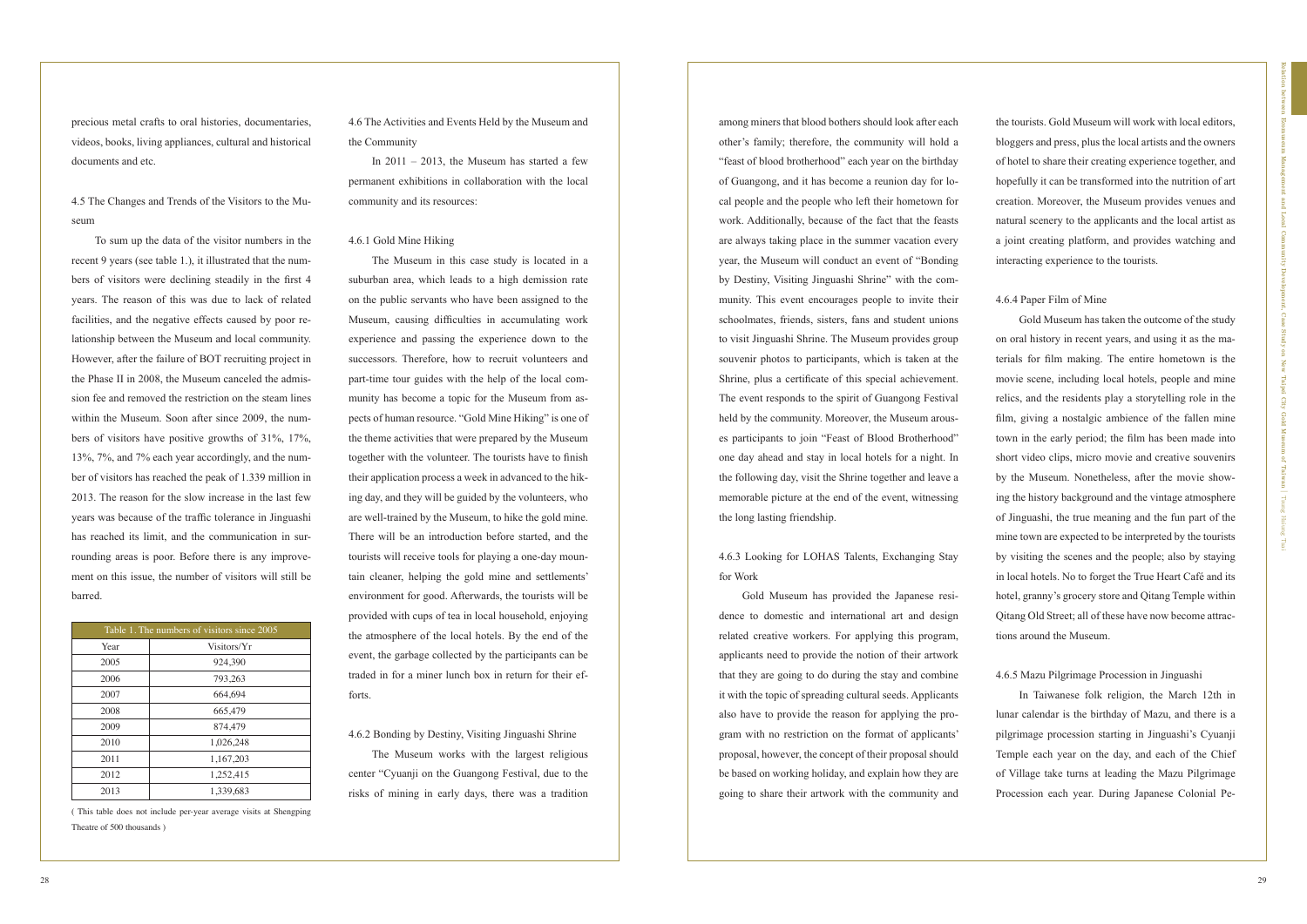riod, the Procession route had even passed by the Japanese Shrine, making it a special cultural fusion phenomenon. Procession ceremonies are very common in Taiwanese culture; however, procession in the mine town is relatively difficult because of the rugged terrain around the Museum. On top of that, Gold Museum is located in the core area and admission center of the mountain town; as well as the mid-point of the Procession route. Therefore, the layout of the main route in the Museum must be designed to correspond to the requirement of the religion. The handrail on stairs must to be set closer to one side than at the center, and the plants along the side of the stairs must be trimmed to a specific height. This special phenomenon of Mazu Pilgrimage Procession has attracted tons of people to participate in it; photographers and tourists stay in the local hotels, making it an important collaboration between the Museum and the local community.

## **V. Discussion**

5.1 Case Study on the Sustainability of "Ecomuseum", and the Key Role of the Local Residents

After the termination of the mining industry, more than half of the people in the settlements were left for a better work and future, and the people who stayed in the community were mostly elders and youths that do not have productivity. Hence, the original intention of establishing the Museum in this case study was to provide the energy for economic restructuring to the community. The persuasion at the early stage of the preparatory by the local people and the preservation on local community were the two greatest forces that facilitated the establishment of Gold Museum. Otherwise, the project is most likely still be in the planning phase, just like the failed economic restructuring of the car industry in Toledo in the USA.

At the beginning of the operation in 2005, the Gold Museum did boost the local economy as the number of tourist has risen remarkably. However, the transportation in surrounding areas was not ready for this big increase; the admission fee policy and restriction on the visiting routes in the Museum have caused some inconvenience in the residents' daily life. Besides, the huge amount of waste brought by visitors and the impact on traffic were the reasons of what making the residents upset. On top of that, owing to the Museum's business investment recruiting plan in the Phase II of BOT project, the business catalogs include hotels, restaurants and grocery stores; from the local business' point of view, these outcomers will lead the locally owned business to competitions. Since the local residents were the major catalysts and fully supported the establishment of Gold Museum, the unfavorable operating policy implemented by the Museum had made the local people upset and cold, and there were even conflicts happened sometimes.

However, the things have changed after the failure of recruiting plan in 2008, the cancelation of admission fee, the adjustment in operating policy, the overall marketing plan on the local hotels, landscapes, retailing shops, the imitation on the architectural language finished by the community; all of which making the Museum and the community gradually combing together. The community has burdened the role of subsidiary services in the development of Gold Museum and their daily routine are now bonded with the Museum's opening hours; the number of visitors has a stable increase over the years, and the local business and economy are growing steadily.

In this case study, the development of regional mining tourism has become what it is best for the local residents. Later, the persuasion of the community raised the attention and the funding of the government, even though the government and the local have been though the complex processes of preparatory, execution, competition, conflict and cooperation; eventually, the fusion of public and private sectors have leaded the "ecomuseum" to a huge successful experience.

5.2 The Components and Development Tendency of "Ecomuseum" in This Case Study

The developments in this case study consist of the two following parts so far:

First, the core facilities of the Museum: Funded by the government, the facilities simulated the architectural features during the Japanese Colonial Period including exhibition, education, promotion, administrative facilities.

Second, the residential settlements areas: Residents self-funded business including restaurants, hotels and retail shops.

Observing the difference in the numbers of visitors after the changes of free admission fee policy and the cooperation with the residents, the numbers of visitors have risen significantly from 0.665 million in 2009 to 1.339 million in 2013; besides, the government operating expenses have been decreasing since it reached the peak in 2010.

This phenomenon represented that the development of the core facilities operated by the government are progressing gradually. On the other hand, the numbers of visitors who choose to stay in local hotels have a stable increase as well as the numbers of hotels; all of these progressing have boosted the local economy, and have shown that the developing areas are expanding over the years.

During the preparation phase the term ecomuseum in French were being used in this case study and the theory of British scholar - Conybeare were being implemented during the planning phase of the opening and operation, hoping the introduction of external funding will facilitate the sustainable management. However, in this case study, because of the failure in recruiting foreign investment and the absence of ancillary commercial facilities, the number of visitors was fallen from 0.924 million in 2005 to 0.665 in 2008. Nonetheless, instead of making the situation worse, the failure in recruiting foreign investment stimulated the local funds to invest in unused facilities within the community, and also the return of the residents had given new life to the local; not to mention the community has solved the issue of lacking ancillary commercial facilities that the Museum needed. Therefore, it showed a steady growth on the number of tourists between 2009 and 2013.

It can be found in this case that after the government funded the Phase I development in early stage, the focus on the mining industry have shifted to the development of cultural tourism. On the other hand, if the Museum could create a friendly community environment and curatorial directions under its operation,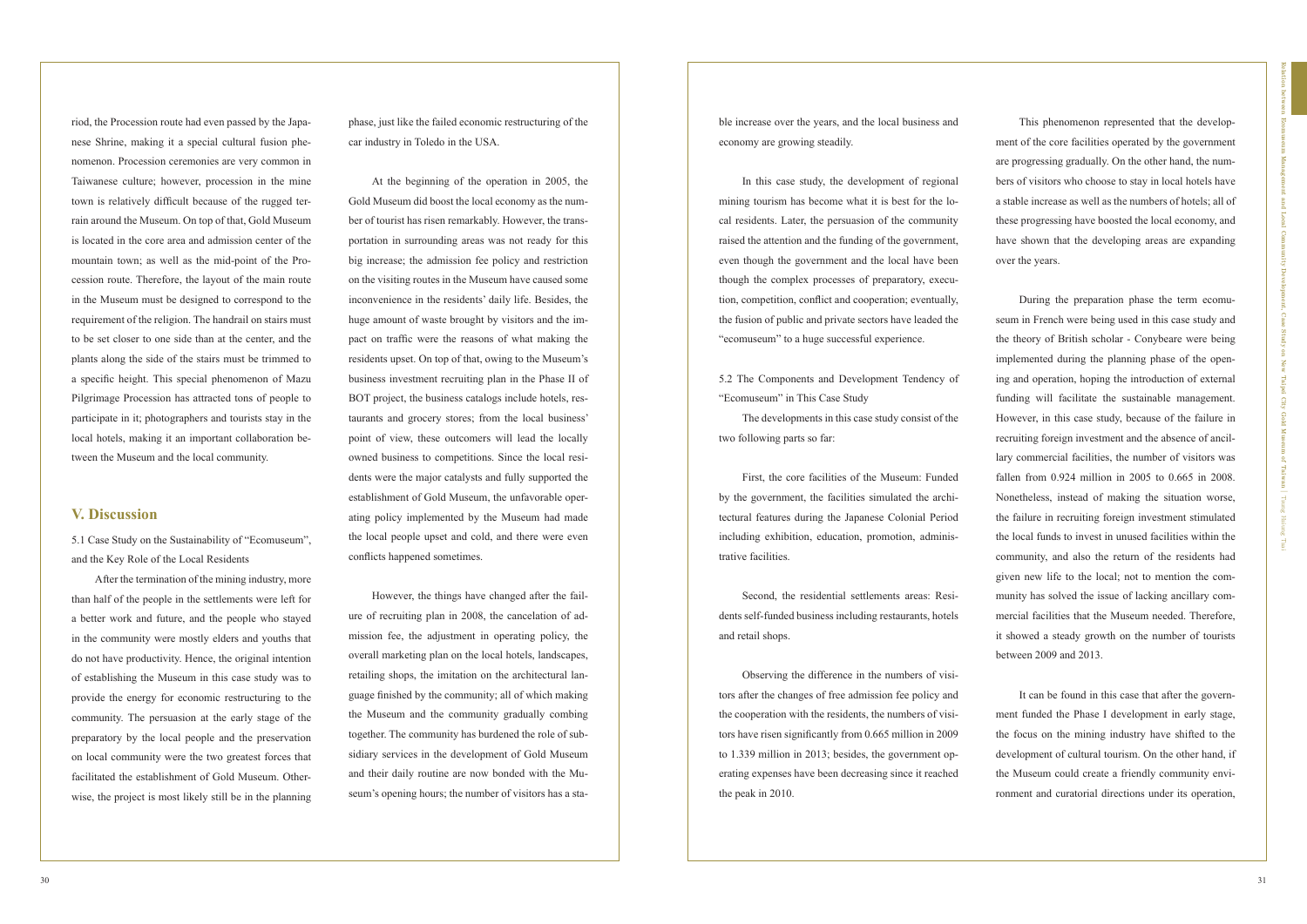the community and the bottom-up community can generate energy that makes both the core area of the Museum and the local better off.

# 5.3 Organization and Financial Resources, Power and Recognition of the Management Institutions

From the operational point of view in reality, the museum itself is a continuing investment, and a business that required huge amount of funding (Y.T. Chang, 2003). Museums required stable funding, which makes the traditional museums resulting in theirs centralized management. Furthermore, it is difficult to obtain resources from the cultural activities outside the central cultural and educational systems, and if the local government wanted to acquire the initiative of ecomuseum, then it has to try to be spiritually and financially independent on the operational phase. Taking the management of The Museum of Man and Industry, Le Creusot-Montceau-les-Mines in France for example, the management of organization has been changed from the traditional pyramid form system to flat form system, and the use of a large amount of local and foreign experts, and encouraging the local people to participate in the operation, all of which have often causing arguments between the experts and the local people and also leading to lack of academic rigor.

In this case study, although ecomuseum theory was the initial concept of the management; however, due to limited sources of funding, the management of the core areas in the Museum could not get rid of the traditional top-down management approach , and the directions of the exhibitions and policies were still determined by the manager. Additionally, because the Museum is part of the assets of the Department of Cul-

tural Affairs of local government, and on top of that, the other museums that are under the jurisdiction of the local government, such as Yingge Ceramics Museum, Shihsanhang Museum of Archaeology and Tamsui Historical Museum, those of whom are still running the museums in the traditional ways caused Gold Museum was unable to adopt the flat form management according to the French experience.

 However, in response to the changes in the composition and the tourism development tendency of the Museum in this case study, the local settlements have been included in the core areas of the Museum, and the tourists are now shuttling around the core areas of the Museum and the local settlements. Therefore, the Museum is now responsibility for setting up road signs and tourists maps and street cleaning is also included in the management of the Museum; on the other hand, due to the increasing number of tourists shuttling across the settlements, it has caused some privacy issues to the local residents. Therefore, parts of the living spaces in the first floor have been renovated to shops or exhibition spaces, and the locally operated hotels and restaurants have been expanded as the same time. The mentioned renovations and decorations on above were conducted by the residents, and the exterior of the buildings were imitated the architectural features of the core facilities within the Museum.

Those changes on retail shops, exhibition venues and displays reflected the living patterns of local cultural workers and artists, as well as the local stories.

Therefore, the Museum in this case study containing " top-down " expert-led scheme within the core area, and also showing " bottom-up" scenes of life and memory in local community. In addition, to observe the patterns of the development in history from this case study, from the shutdown of mining industry a century ago, to the depression, to the new movies that triggered the mining tourism and the development for economic transformation and the survival of the community; the failure of the investment recruiting plan stimulated the fusion of the two systems (the core area of the Museum and the residents within the developing area) becoming as a whole.

Additionally, talking about building repair, the community recovers the exterior of their properties by imitating the architectural languages of the buildings during Japanese Colonial Period, which also have effects on the presentation of modern buildings in the community, showing a new style of regional architecture. Therefore, the Museum in this case study is different in the collection from the traditional museums' "object-oriented" collection, it presented the transition between mining industry transition and regional cultural tourism instead. The curatorial concept of the Museum not only focuses on the mining history over a hundred years, but also shows the interaction between the residents and the tourists at the present day, and to imagine the possibility of future.

## **VI. Conclusion**

The term "Ecomuseum", which there are different definitions and models of operation for it; however, it appears from the experience of this study that there is no "ideal model" in terms of the operation of the development. Nevertheless, there are still important factors in the "Ecomuseum" in the present case that is able to effectively maintain the sustainable development of the case:

1. Facing the community that is forced to accept the economic transformation to live, and gathering the energy for the preparatory works.

2. The investment from the public sector and the helps from the experts in the early stage that initiated the imagination and the communication platform of the local community.

3. The cooperation and the bond between the operation of the Museum and the economy of the local community.

The development of industrial heritage tourism, the government's funding and the intervention of the experts on the integration is necessary. In addition, considering the balance of the regional economy at the same time is equally important for the sustainable development; however, the two requirements as mentioned above must respect the role played by the local residents.

In the case study, the government has intervention on the renovation approach by following the guide of